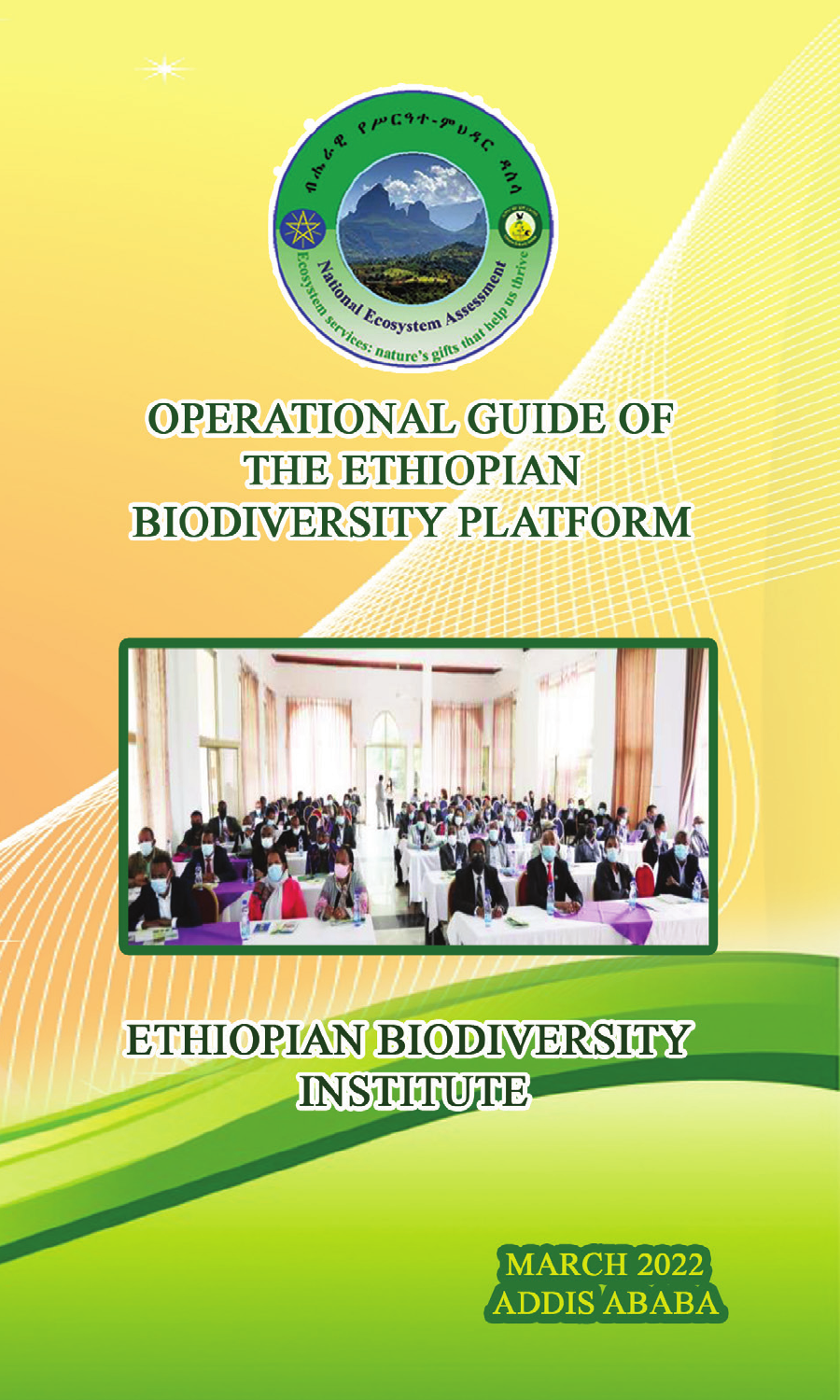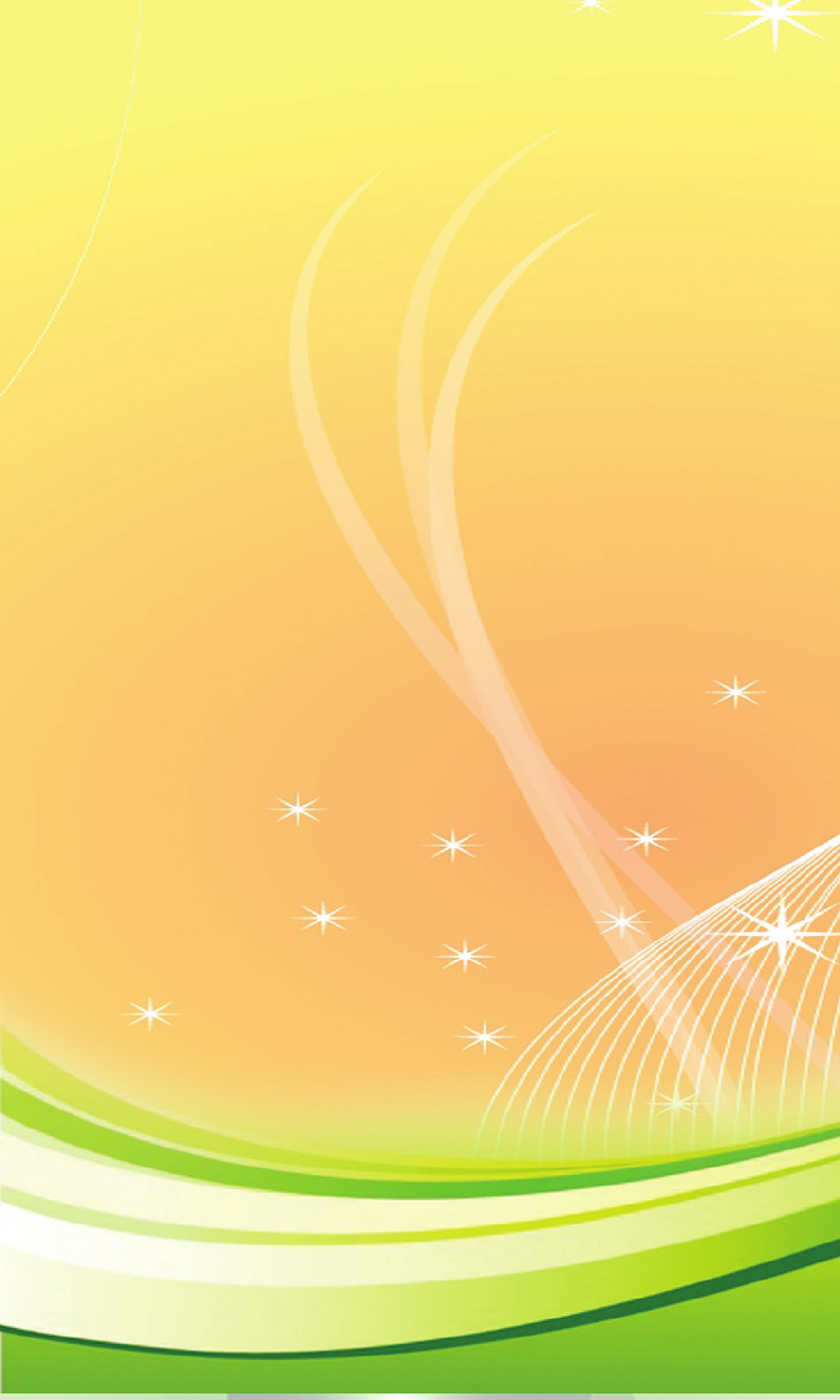## **Table of Content**

# **Contents Pages**

| 1. Introduction                                                               | $\mathbf{1}$             |
|-------------------------------------------------------------------------------|--------------------------|
| 1.1. Rationale for establishing the<br><b>Ethiopian Biodiversity Platform</b> | $\mathbf{1}$             |
| 1.2. Objectives                                                               | $\overline{2}$           |
| 1.3. Principles                                                               | 3                        |
| 2. Coordination                                                               | $\overline{4}$           |
| 3. Structure of the Ethiopian National<br><b>Biodiversity Platform</b>        | $\overline{\mathcal{A}}$ |
| 4. Ethiopian Biodiversity Platform<br>roles and responsibilities              | 6                        |
| 4.1. The Plenary                                                              | 6                        |
| 4.2. The Executive committee                                                  | 6                        |
| 4.3. The sub-committees                                                       | 7                        |
| 4.4. Task forces                                                              | 7                        |
| 4.5. IPBES Focal Point                                                        | 7                        |
| 5. Ethiopian Biodiversity<br>Platform members                                 | 7                        |
| 6. Working modalities                                                         | 8                        |
| 7. Resource mobilization                                                      | 9                        |
| 8. Communication and evaluation                                               | 9                        |
| 9. Sustainability of the Platform                                             | 10                       |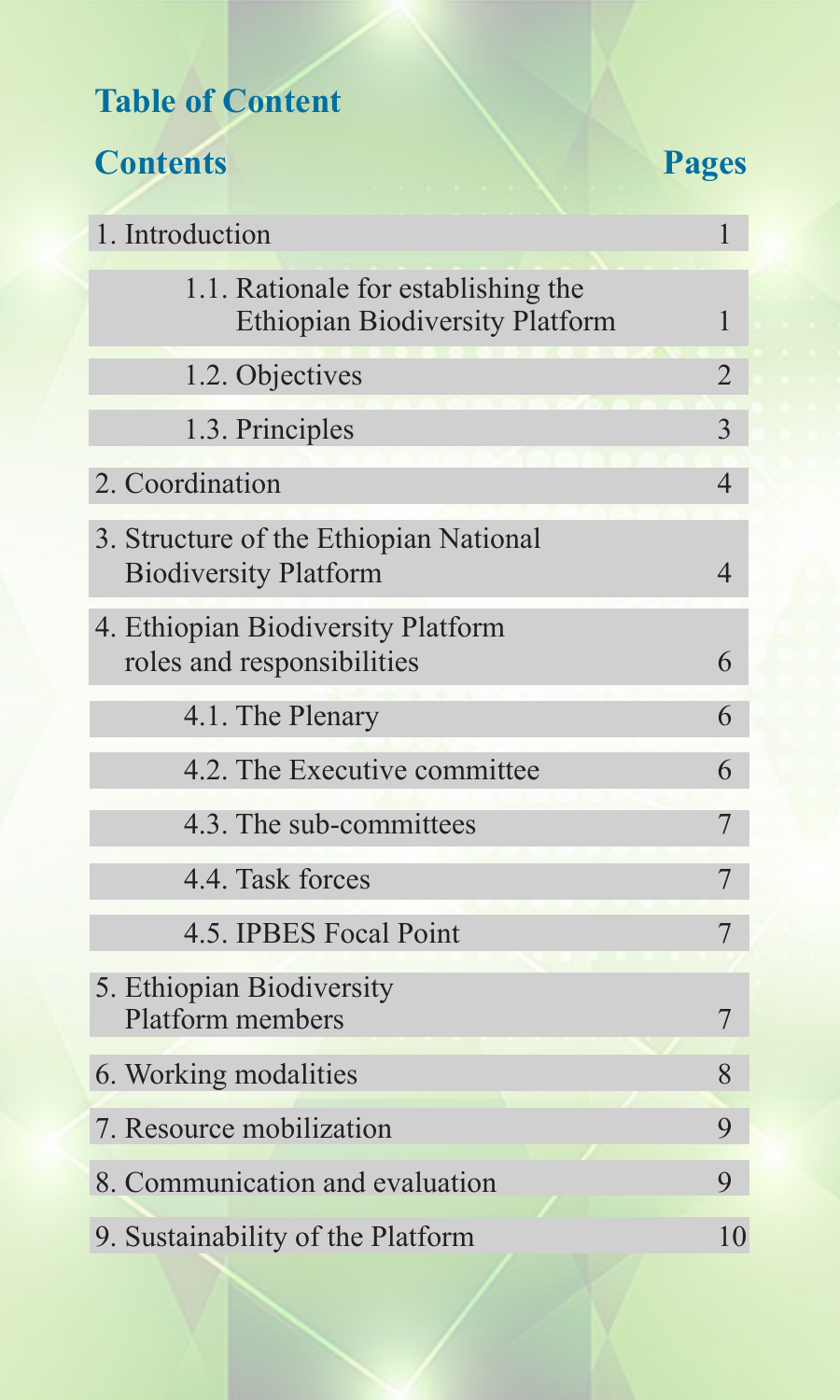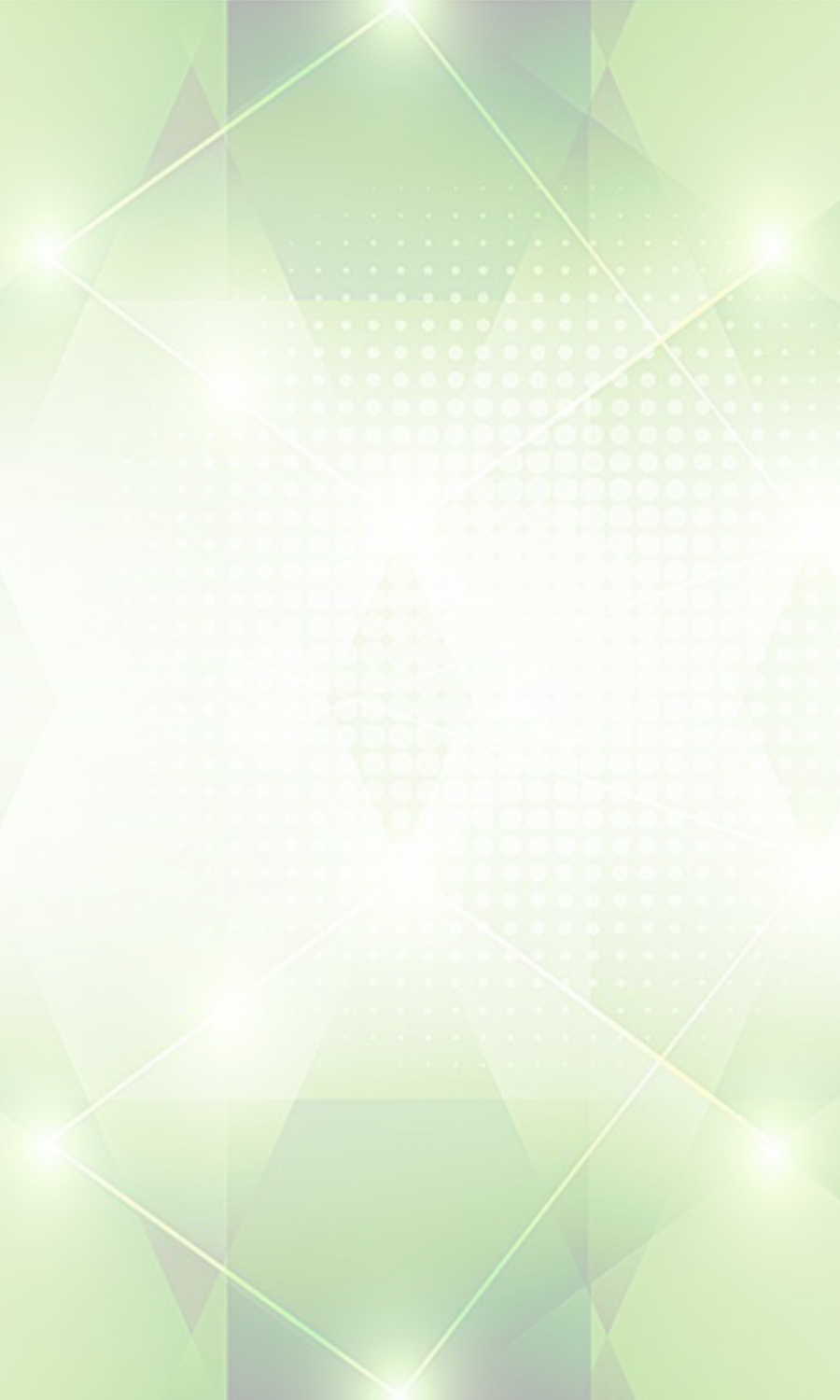#### **1. Introduction**

#### **1.1. Rationale for establishing the Ethiopian Biodiversity Platform**

Ethiopia is located in the Horn of Africa extending between 3o–15oN latitudes and 33o– 48oE longitudes. The country has a total area of 1.13 million km2. The topographic features of Ethiopia are complex - rugged, rolling, flat-topped plateaus, deep gorges and valleys, within wide altitudinal variation ranging from 125m below sea level at Afar Depression to a peak altitude of 4533m above sea level at Mount Ras Dashen. The diverse topography gives rise to a wide range of altitude and other environmental factors, wide variations in rainfall, humidity and temperature. As a result, Ethiopia has different ecosystems that range from Afroalpine region at the highest elevation to desert and semidesert settings at the lower elevations. Because of these, the country is endowed with diverse animal, plant and microbial species. This makes Ethiopia one of the top 25 biodiversity-rich countries in the world, and it contains part of the two of the world's 36 biodiversity hotspots, namely: the Eastern Afromontane and the Horn of Africa hotspots. Furthermore, the country is known for its cultural diversity for there exist more than 80 language groups practicing diverse farming systems and acquiring well developed local knowledge. Although Ethiopia is endowed with such highly invaluable biological resources and associated community knowledge systems, these assets have been confronted with multitudes of natural and anthropogenic challenges which resulted in depletion of biological diversity as well as the ecosystems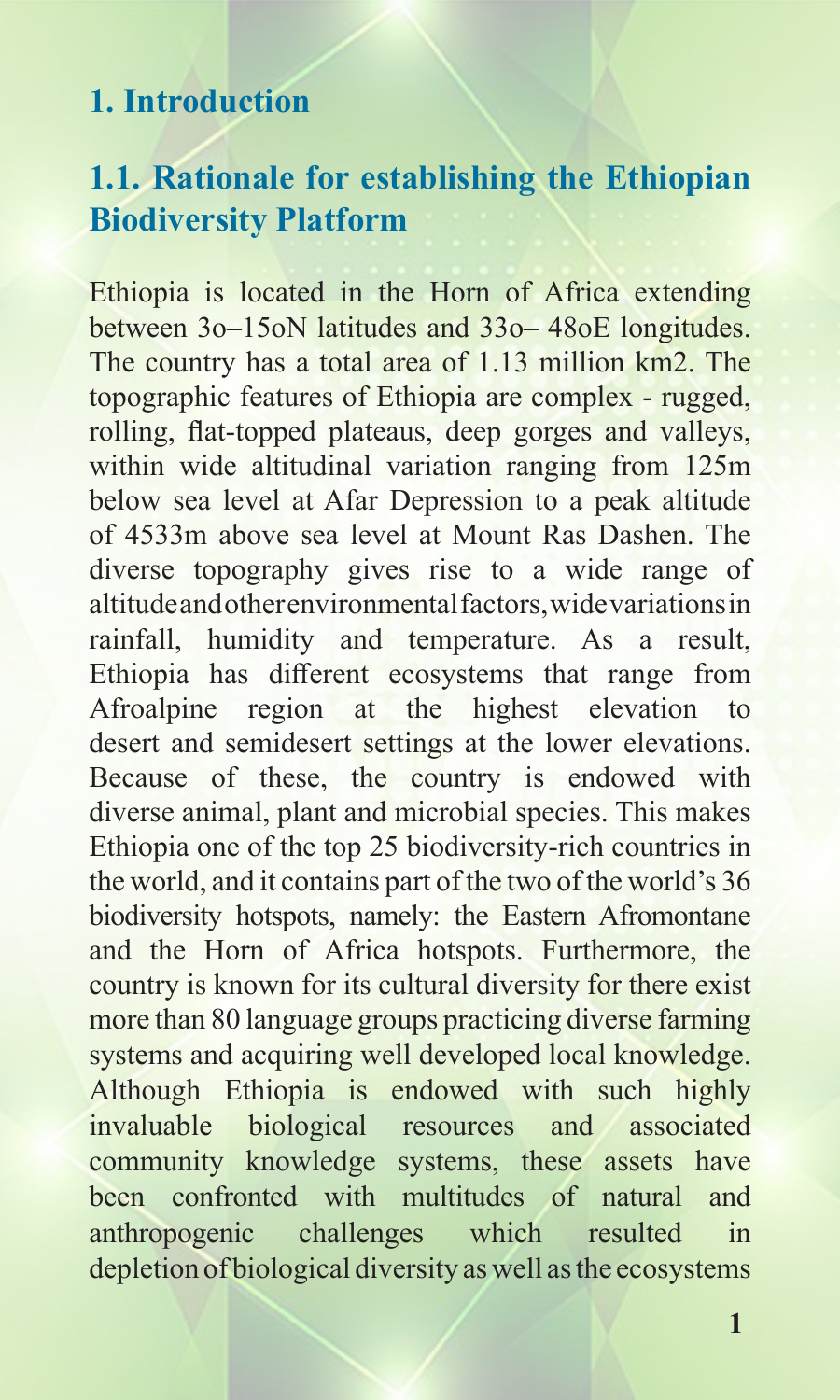services they render. As it is well recognized, such dwindling of the vital resources and associated benefits was a prerequisite for considering taking appropriate<br>interventions such as conducting a such as conducting a National Ecosystem Assessment and also establishing a National Biodiversity Platform. This arrangement will help to enhance the engagement of scientists, policy makers, civil society, private sector and local communities in science-policy processes. Furthermore, it facilitates communication of policy to science and vice versa, so as to promote the undertaking of policy relevant research and at the same time enable the use of scientific evidence in policy making. Likewise, the Platform helps to inform the business sector about the role of biodiversity and enables the use of science for assessing biodiversity benefits, risks and dependence. The Platform has the following major objectives and principles.

#### **1.2. Objectives**

The Ethiopian Biodiversity Platform (EBP) is established to:

- Raise awareness, build the capacity of science and policy communities and strengthen com munication networks for information and knowledge sharing around biodiversity and ecosystem services,
- Enable engagement of experts and other knowledge holders in undertaking biodiversity policy relevant re search,
- Enable engagement of scientists, practitioners and lo cal communities in decisionmaking processes,
- Enhance the recognition and use of indigenous and local knowledge in decisionmaking and intervention programs,
- Encourage the mainstreaming of biodiversity conser vation issues into sectoral plans,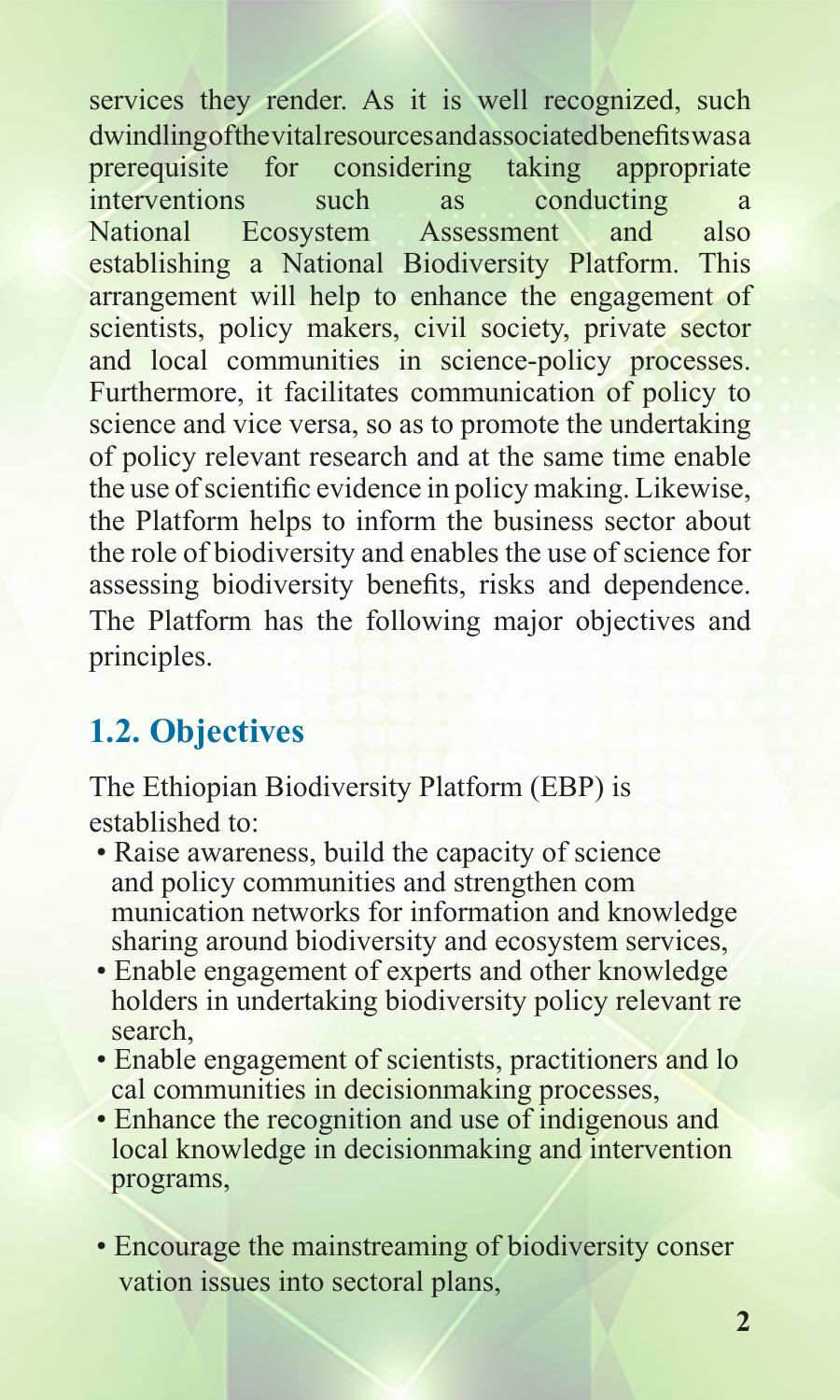- Disseminate and use the findings from Ethiopia's national ecosystem assessment and other similar ven tures,
- Support and connect the national implementation processes with the international context and conven tions such as the Convention on Biological Diversity, Convention on International Trade in Endangered Species of Wild Fauna and Flora, Convention to Combat Desertification, and United Nations Framework Convention on Climate Change.

#### **1.3. Principles**

The EBP will be operating guided by the following principles.

- 1. **Legitimacy:** inclusiveness, transparency in designing policy decision processes, recognizing and valuing wide arrays of viewpoints or ideas;
- 2. **Relevance:** the compatibility of the science-policy interferences with the dynamicity of conservation and societal needs and the usability of knowledge generated;
- 3. **Credibility:** evidence quality and validity of the knowledge exchange processes at the policy -science interface;
- 4. **Adaptability:** adaptive management processes based on the evaluation of the success and failure, and ensuring of the constructive governance system; and
	- 5. **Equity:** ensuring prior and informed consent of local communities in conservation and sustainable utilization biological resources, and fair and equitable sharing of benefits arising from the use of genetic resources and associated community knowledge.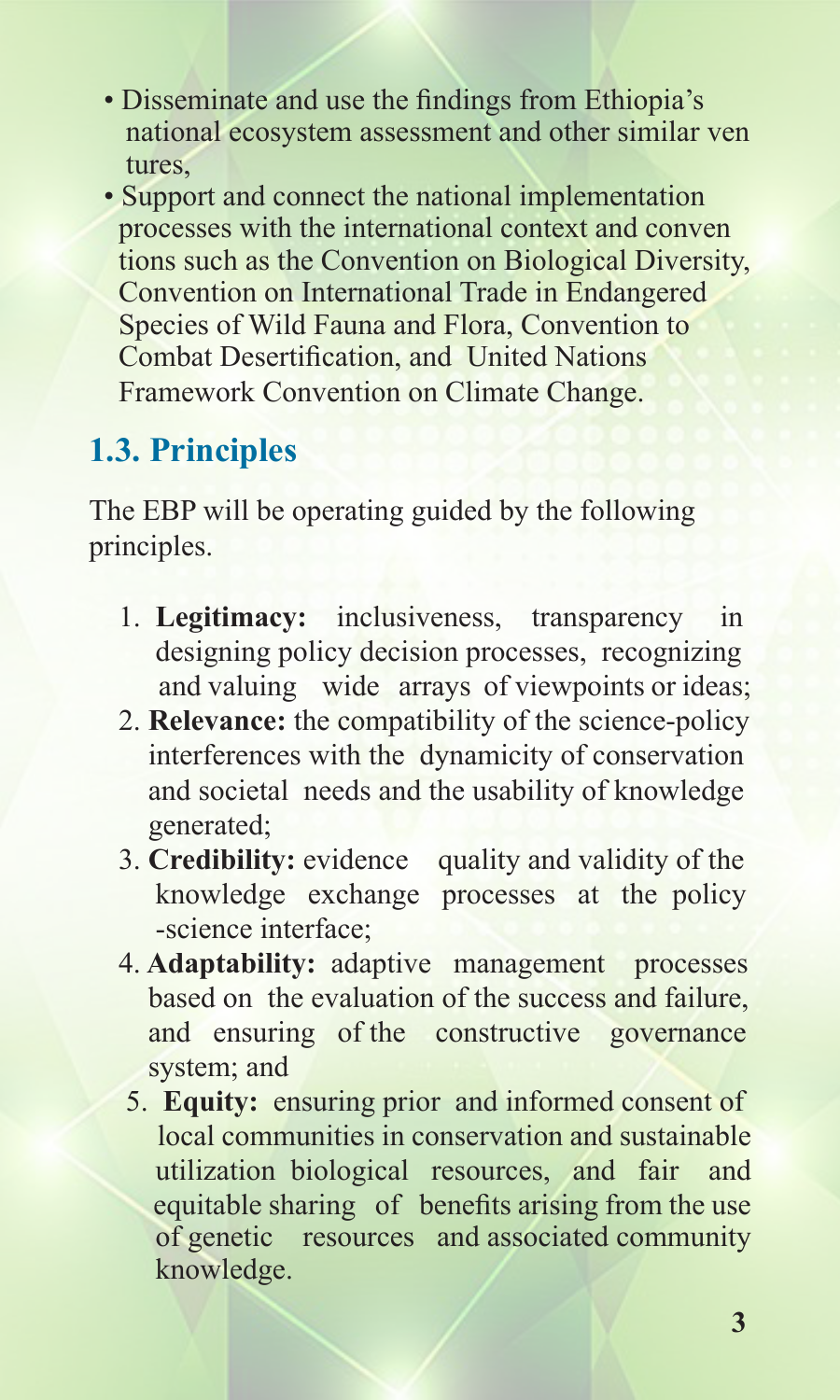#### **2. Coordination**

The Ethiopian Biodiversity Institute is the primary governmental entity mandated to ensure the<br>conservation and sustainable utilization of conservation and sustainable utilization of biodiversity and access to genetic resources and the fair and equitable sharing of benefits arising from their use. It is the Focal Institute to the Convention on Biological Diversity (CBD). It has been coordinating the planning and implementations of several biodiversity and ecosystems related undertakings such as the National Biodiversity Strategy and Action Plans and the National Ecosystem Assessment Project. Therefore, the Institute will take the overall responsibility of coordinating the establishment of the National Biodiversity Platform- Ethiopia (EBP), its sub-committees and task forces. It will also organize the meetings of the Platform as well as its committees.

#### **3. Structure of the Ethiopian Biodiversity Platform**

The EBP is designed with the objective of connecting the three spheres of actors (policy makers, the scientific community and operators) for better integration of their actions with respect to the conservation of biological diversity and ecosystem services. The Platform, therefore, will encompass members representing these three areas of operation (government agencies, research institutions, private sector, local communities, civil society organizations and, development partners). The General Assembly (the Plenary) is the highest body of the Platform while an executive committee and different subcommittee including core research team (knowledge brokering), capacity-building, finance mobilization, local knowledge promotion.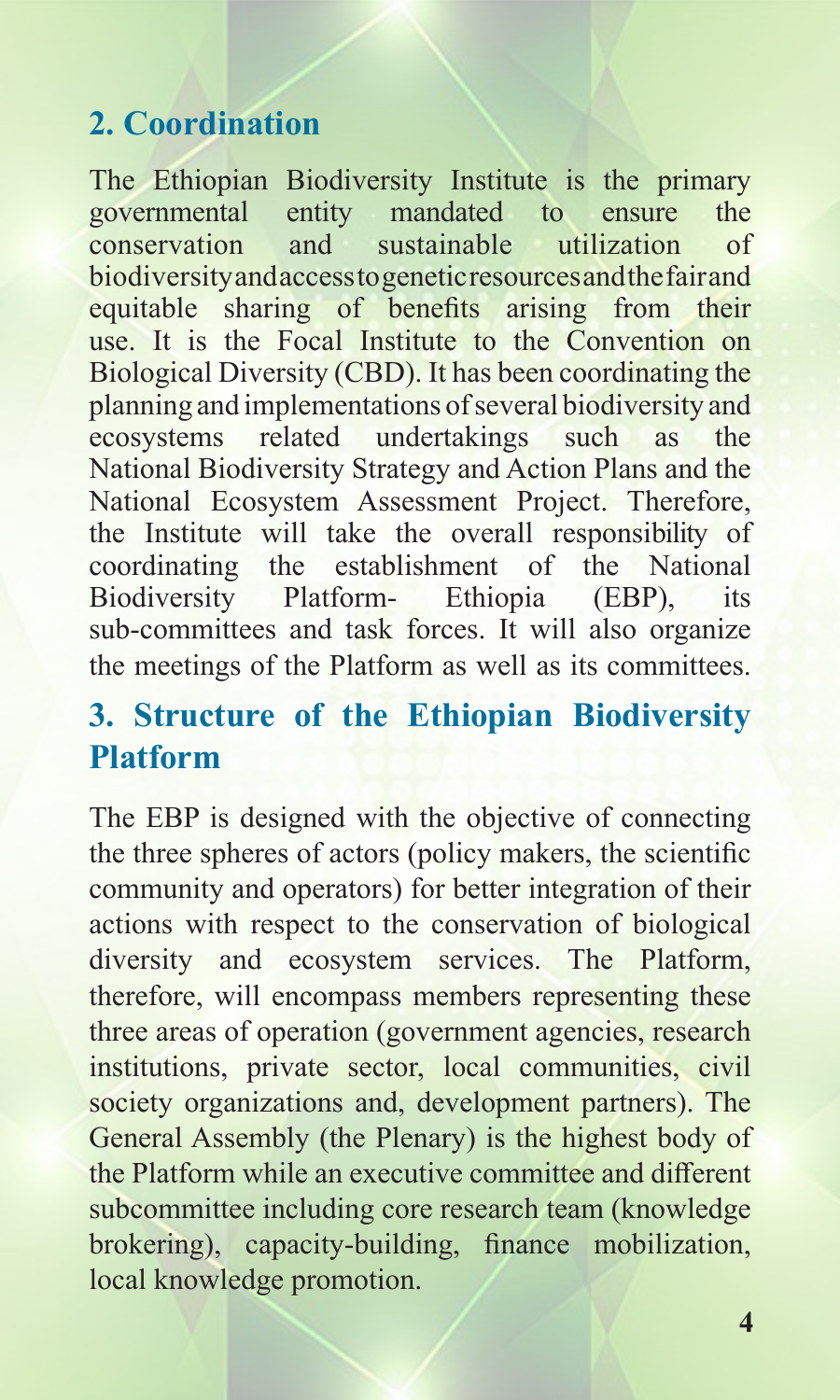

# Schematic presentation of the EBP structure Schematic presentation of the EBP structure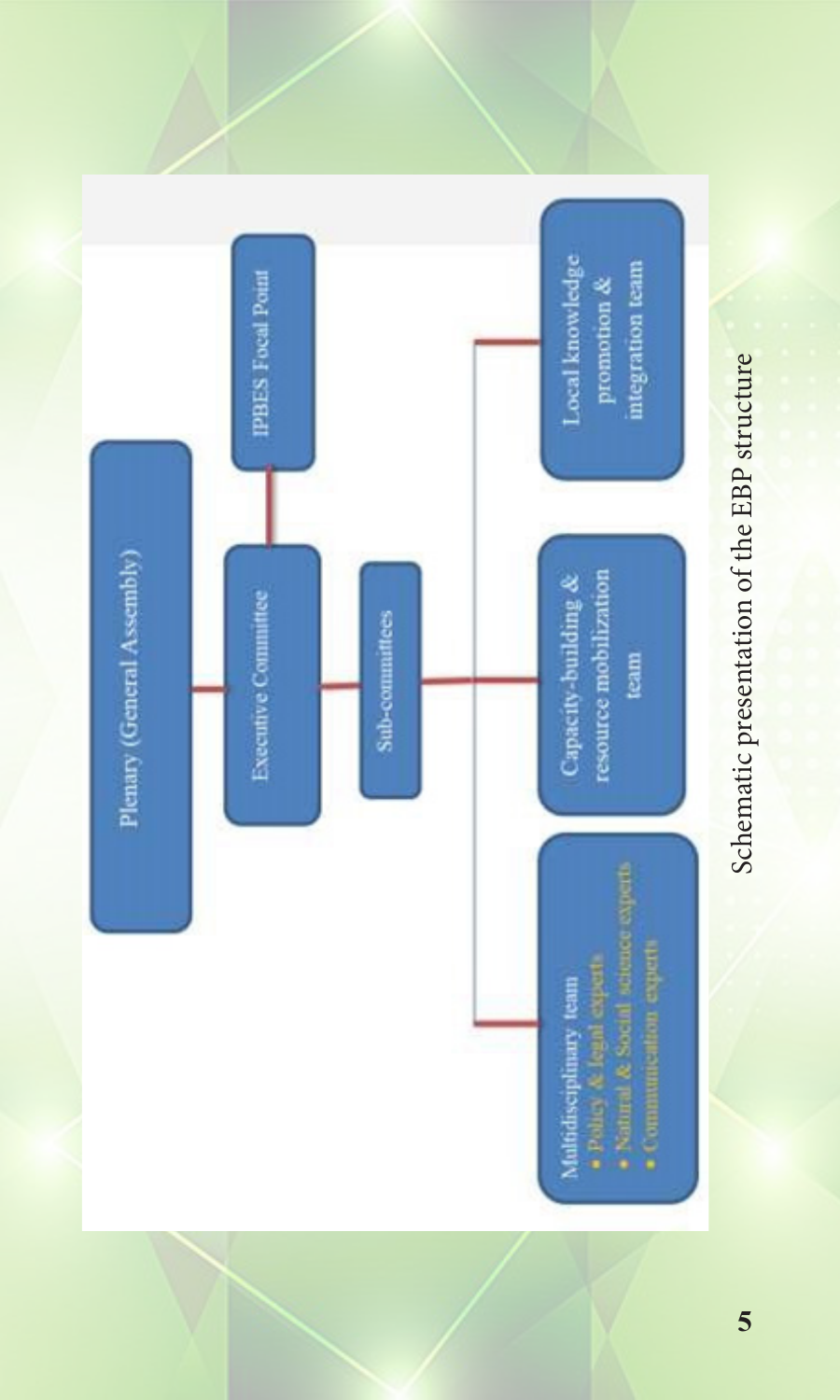#### **4. Ethiopian Biodiversity Platform roles and responsibilities**

#### **4.1. The Plenary**

**The Plenary (Generals Assembly)** shall consist of member of the Platform who represent decision/policy makers, the scientific community, operators and other stakeholders; shall meet once per year unless it becomes important to hold an extraordinary general meeting; passes decisions on platform-related issues, validates and endorses assessments and reports that pertain to biodiversity and ecosystem services. Moreover, the Plenary designs scheme for facilitated communication of information between scientists and policy makers, and promotes collaborative engagements among all actors. The Plenary shall be chaired by the head of the ministry to which the Ethiopian Biodiversity Institute (EBI) is accountable to (i.e. the Minister of Ministry of Agriculture as per the current institutional setup) while the chair of the relevant standing committee of the parliament shall serve as deputy chair of the Platform, and EBI's Director General as secretary.

#### **4.2. The Executive Committee**

**The Executive Committee** will consist of Nine (9) members elected by the Plenary except for the Director General of EBI and the IPBES focal point who shall serve as a chair and secretary of the committee, respectively, and shall remain permanent members; shall meet quarterly; shall take care of all administrative issues of the Platform.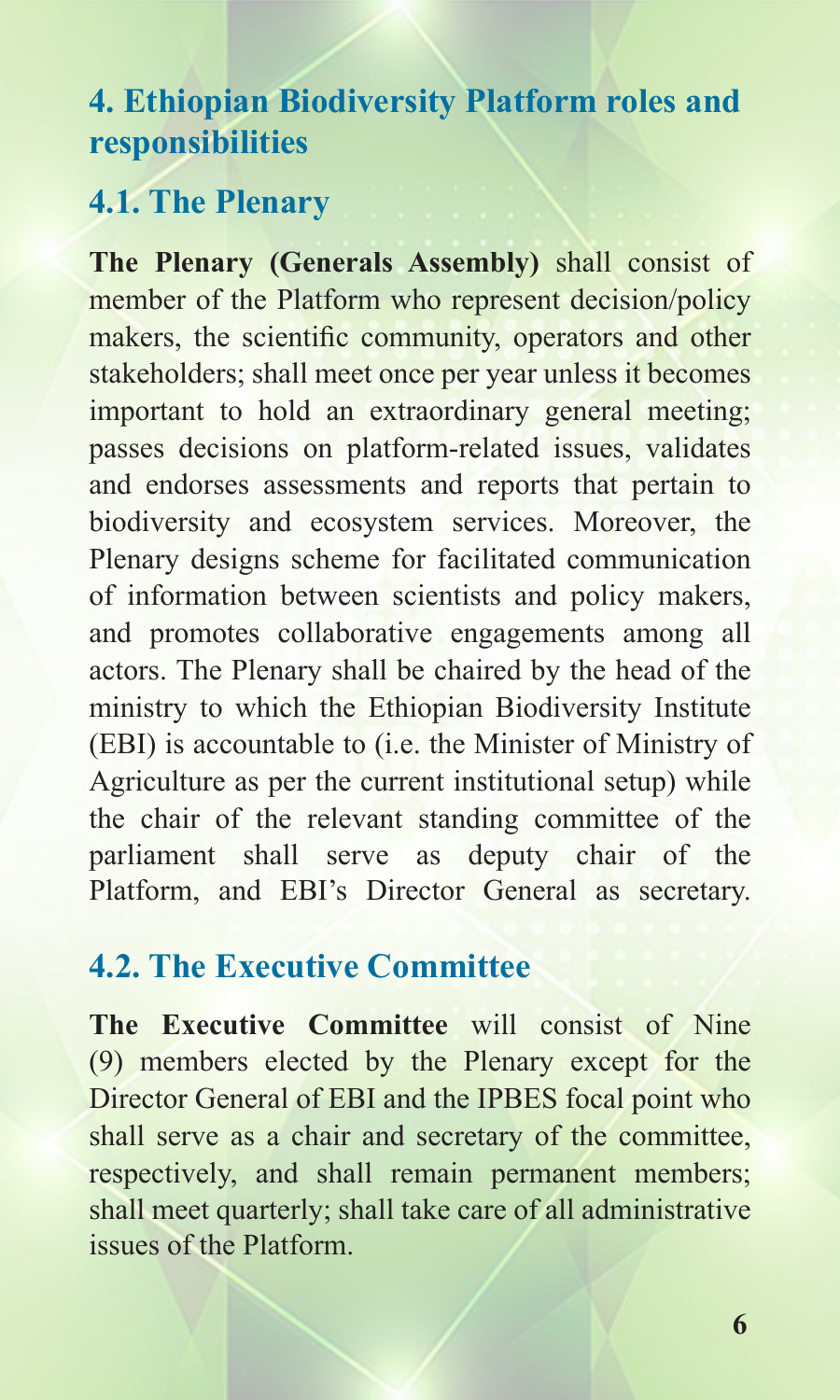#### **4.3. Sub-committees**

The Subcommittees will principally include the multidisciplinary team of experts, capacity building & resource mobilization team, and local knowledge promotion & integration team; responsible for coordinating and overseeing issues, among others, the assessment of the state of the country's biodiversity and ecosystem services, the reciprocal exchange of information between policy makers and scientists, the enhancement of capacity to undertake research and making practical interventions, the integration of knowledge systems towards the conservation of biodiversity and its sustainable utilization, and the provision of advice to the executive committee and the Platform.

#### **4.4. Task forces**

Task Forces will be established under the different subcommittees as appropriate; shall execute tasks assigned by the corresponding subcommittees.

#### **4.5. PBES Focal Point**

The IPBES Focal Point shall serve as secretary to the executive committee of the platform: shall be executive committee of the platform; responsible for coordinating meetings of the executive committee and the platform, and also for the necessary reporting.

#### **5. Ethiopian Biodiversity Platform members**

The Ethiopian Biodiversity Platform shall consist of members representing all key stakeholders (policy makers, academia, researchers, private sector, civil society and local communities). Member institutions shall be represented in the plenary through their official delegates; while for individual volunteers and environmental activists shall be nominated by the Ethiopian Biodiversity Institute. The EBP members and their responsibilities are presented in the Table below. **7**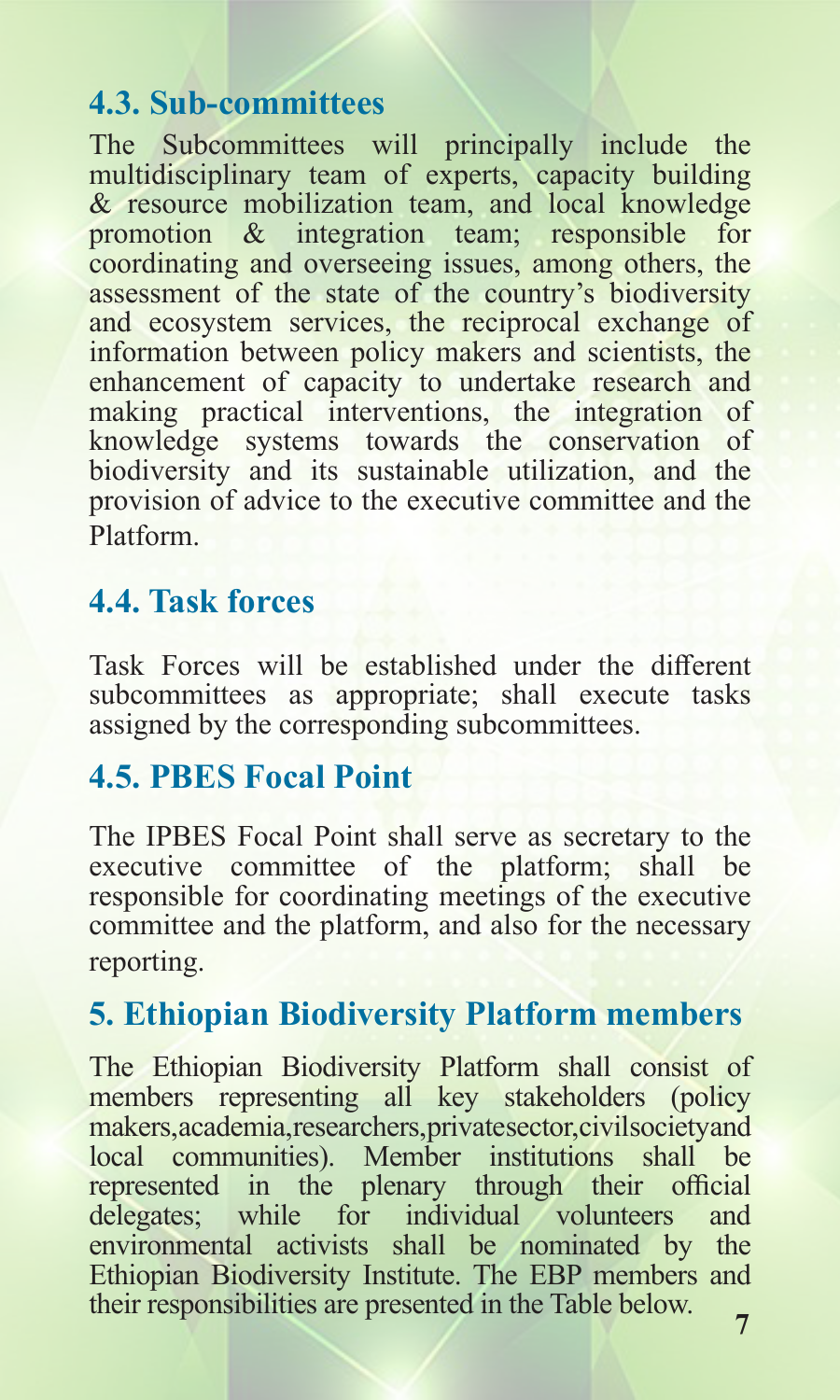| No.                      | <b>Categories</b>      | <b>Stakeholders</b>           | <b>Roles</b> |
|--------------------------|------------------------|-------------------------------|--------------|
| 1                        | Policy/decision makers | Parliament                    |              |
|                          |                        | PM Office                     |              |
|                          |                        | <b>Sectoral Ministries</b>    |              |
| $\overline{2}$           | Academic and research  | Universities                  |              |
|                          | institutions           | <b>Training centers</b>       |              |
|                          |                        | General education sector      |              |
|                          |                        | <b>Research institutions</b>  |              |
|                          |                        | <b>Conservation sectors</b>   |              |
| 3                        | Private sectors        | Industries                    |              |
|                          |                        | Other business enterprises    |              |
| $\overline{4}$           | Communities            | Local and urban communities   |              |
|                          |                        | Youth and women groups        |              |
| $\overline{\phantom{0}}$ | Civil societies        | Professional societies        |              |
|                          |                        | Religious institutions        |              |
|                          |                        | Environmental advocacy groups |              |
|                          |                        | Volunteers                    |              |
| 6                        | Development partners   | International organizations   |              |
|                          |                        | <b>NGOs</b>                   |              |
| 7                        | Media                  | Public media                  |              |
|                          |                        | Private media                 |              |

### 6 **6. Working modalities**

The Platform's operational guide is the primary tool that provides a general framework for carrying activities as stipulated in the document. For accomplishing its missions and attain the specified objectives, the Platform shall adhere to its operational principles (credibility, relevance, legitimacy, adaptability and equity). Accordingly, all the platforms actions will build on a participation philosophy that emphasizes empowerment, equity, trust, and learning as well as having a deliberative approach.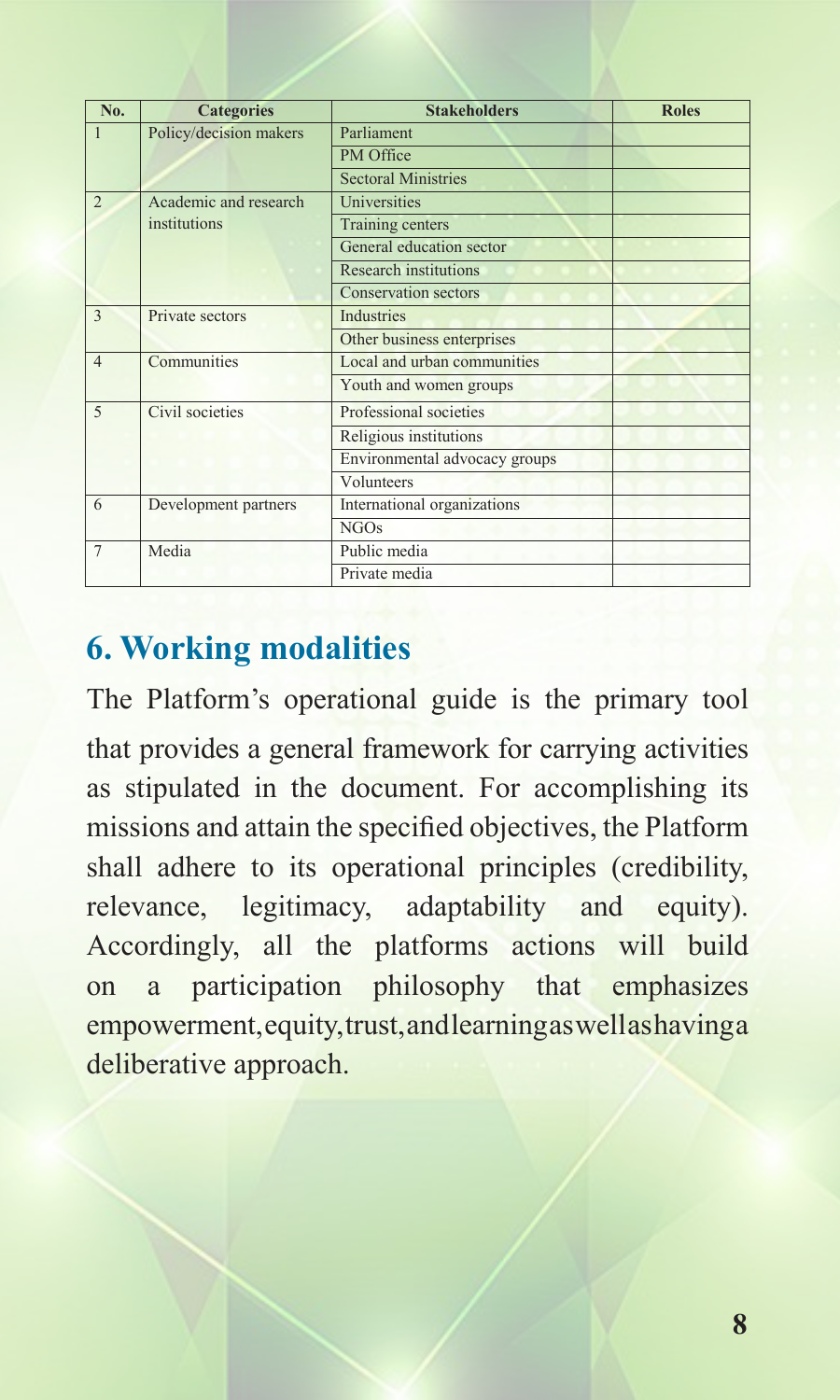The involvement of stakeholders shall be strengthened starting from determining the scoping of the Platform's action plan; and shall be based on a collaborative approach and a reasonable technical, financial and in-kind contributions in a manner that paves the way for the progressive strengthening of the science-policy interface for biodiversity and ecosystem services across scales, sectors and knowledge systems.

#### **7. Resource mobilization**

The resources mobilization task force will take on the responsibility of seeking resources to undertake the activities planned by the EBP. Furthermore, the EBP will solicit funds for operation during the transitional period right after the phasing-out of the National Ecosystem Project.

#### **8. Communication and evaluation**

The EBP will facilitate the information exchange and dissemination strategies on knowledge generated, skills and experience using different communication means such as conferences, face to face, social media, mass media and websites. To this end, EBP will use different communication materials such as Summary for Policy Makers, brochures and press releases.

The communication strategy developed in connection with the National Ecosystem Project shall be used as a major reference for the communication undertakings. To assess the effectiveness of the communication activities as outlined in the strategy, the evaluation plan will be developed by EBP.